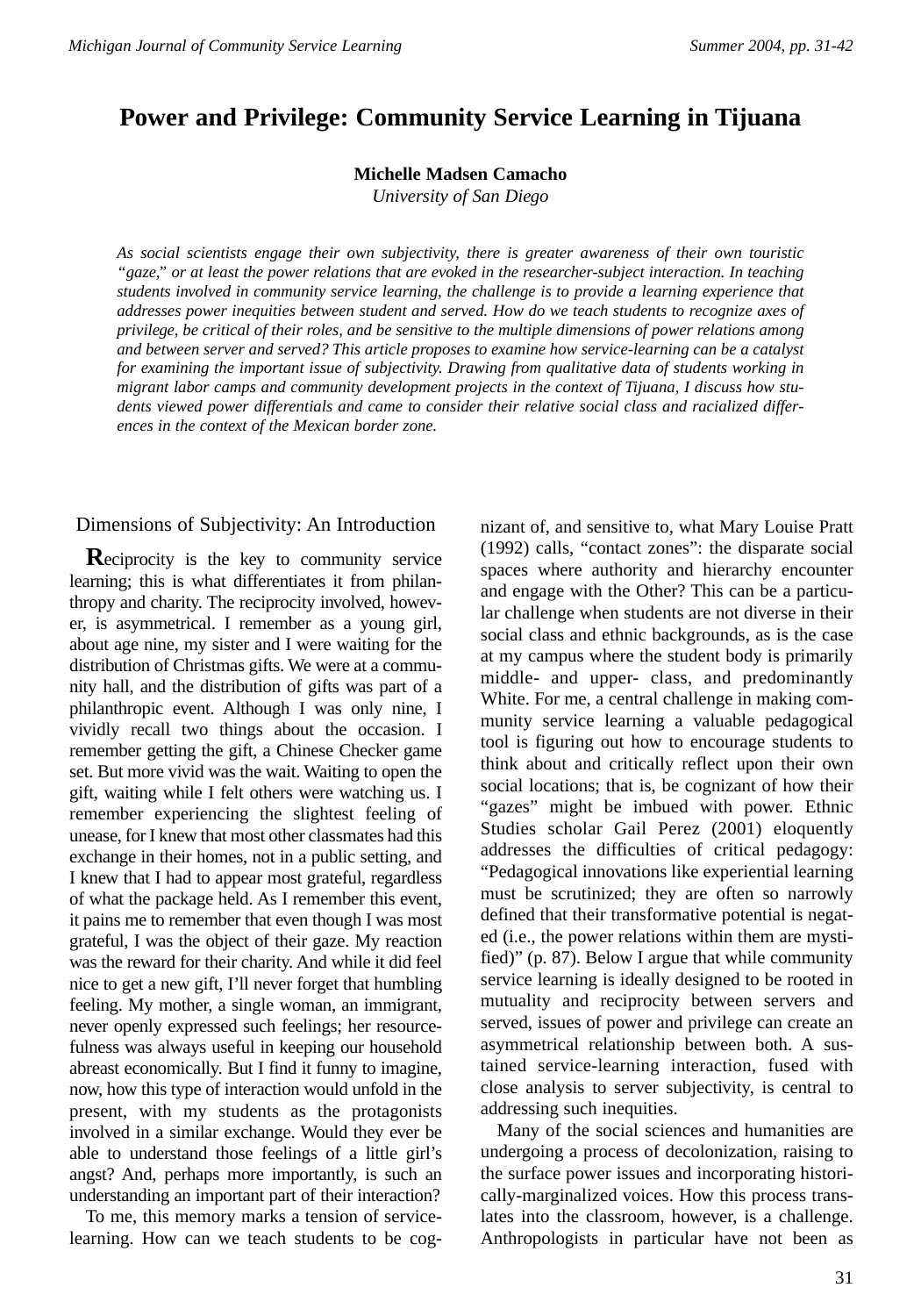engaged with community service learning as a pedagogical tool, despite the many similarities in method (particularly field research) and approach (at local levels). The reluctance to incorporate community service learning into the classroom may stem from a lag in how theory is transformed into praxis. While many educators have begun to decolonize our discipline, perhaps some are reluctant to send out students without examining the nuances of how such sensitivity to relations of power unfolds. This sensitivity is very difficult to teach because American society is trained more to be consumers, tourists, and myopic in terms of constructing social realities. For a student who has never before been a recipient of some kind of service, for example, the task of reflexivity is one that cannot simply be explained; it must be lived. It is as challenging to teach students to be reflexive about the service-learning encounter as it is to make them aware of their various axes of privilege.

This task of locating and deconstructing power relations is one that creates tremendous resentment, and sometimes even hostility, in students. In a compelling article, Ann Green (2001) cautions of the tendency to gloss over differential power relations when students do not "feel good." The topic of race can make a student uncomfortable, she argues, and must be dissected, particularly when there is a racialized power imbalance in the community service learning interaction:

Well-intentioned white people, both students and faculty, must learn racial awareness, and middle class people of all races must think about how class affects the service situation. It is absolutely important to talk about the intersections of race, class, and service in order to prevent service-learning from replicating the power imbalances and economic injustices that create the need for service-learning in the first place. (p.18)

While anthropologists may be especially sensitive to these types of social relations, it is only recently that we have begun to examine ourselves critically.

The value of community service learning is it can potentially offer an incisive starting point to discuss these power differentials. The community service learning context provides a 'contact zone,' allowing for an interactive opportunity in which understandings and practices can be turned on their heads, improvised, examined and reexamined. Metaphoric borders of identity can be explored, even crossed. Recognition of the power differentials can occur at multiple levels, and differently for servers and served at various moments and across contexts (spatially and temporally). Though little

research has examined which conditions elicit particular responses among students (some have argued that the process is a linear one, or a "continuum" of learning), I argue that 'border crossings' in the contact zones tend to be more haphazard, not necessarily producing systematic and similar responses among students, but varied and diverging experiences.

The key to navigating this "messiness" of experiences is to provide, inasmuch as possible, a *sustained experience* in which servers and served have an immersion experience among each other. Just as anthropologists emphasize devoting long amounts of time to their field sites, developing rapport with a key informant in particular, service-learning students should have the chance to develop in-depth rapport with a single community member and carry this relationship through the duration of the academic period. Limited visits to the community site or a single visit during the academic period may be counter-productive to the learning aspect of service work. A sustained experience, allowing the server to begin to hear and begin to see differently, can be tremendously empowering at both ends. Potentially, such a sustained interaction can overcome an essentialization or reification of the Other. By highlighting not stasis but the dynamic aspects of social relations, and by having the opportunity to explore the particularities—the detailed histories of individuals—rather than producing generalizations, community service learning can allow for exploring the varied positions of power that members of the served community inhabit. This can be valuable in debunking stereotypes and challenging students' tendency to construct the Other as a monolith. It can begin to provide students, in spite of a homogenous experience on campus, with new tools for examining and understanding their diverse social worlds.

# Rethinking Subjectivity

In the late 1980s and 1990s anthropology as a discipline underwent major changes. Particularly with the injection of cultural studies and feminist theoretical frameworks, anthropologists began to critique our historical links to colonialism and examine how cultural ethnographies sometimes resulted in reified representations of the Other. Anthropologists started to get serious about their subjectivity. We started to debunk the idea that fieldwork was "objective" and began to incorporate our biases into the craft of research. This opened up many new avenues for anthropologists, who converged with philosophers, semioticians, and literary analysts to begin deconstructing the objectivity/subjectivity polemic. This allowed anthropologists to insert themselves in between the space of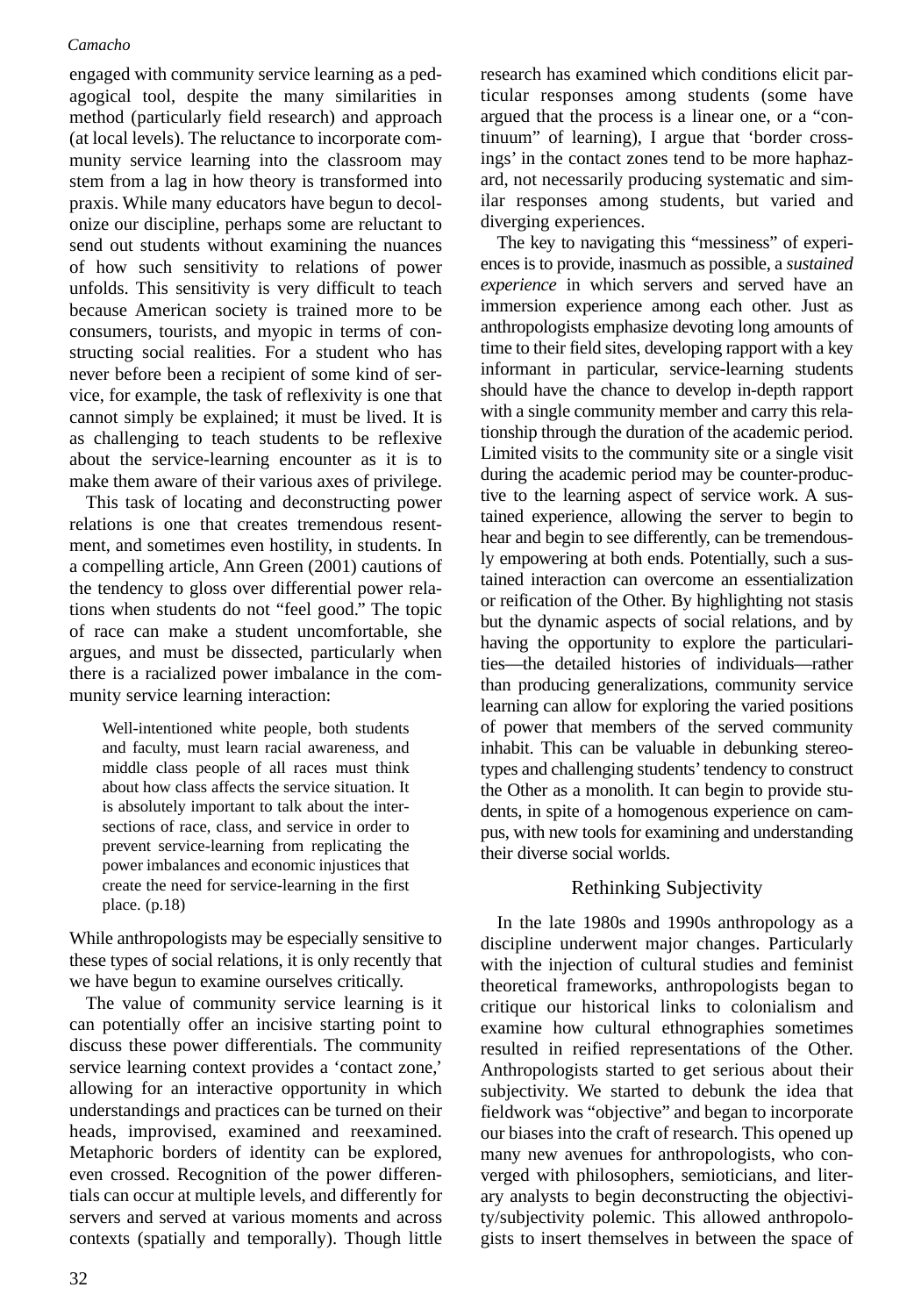the subject of their study and the product of their study (the ethnography). What was most valuable about this new paradigm was that anthropological inquiry had a self-reflexive element, and we began to discern the voices and accents of the researchers themselves. Throughout this revision to the craft of ethnography, an examination of power relations ensued. In particular, anthropologists began to examine sites of power, of resistance, of acquiescence; in short, understanding agency became a central organizing principle of our discipline (see Ahearn, 2001; Ortner, 1984; 2001).

In a sense, there is a parallel between how the objectivity/subjectivity framework has been deconstructed and how community service learning and the practice of philanthropy have been related. Philanthropy occurs in the absence of reflexivity, without conscientiousness toward the differential relations of power embedded in the interaction, and as a hegemonic relationship in which the "receiving" group has been "selected" as "needy" by a more powerful group. In community service learning, the receiving group usually has some say in how they are accessed, in the type of services they receive, and in forming and developing the relationship. Students are required to be reflexive about the interaction, and in this sense while the relation of power is still present, students can process the interaction and critically theorize it in light of these themes. Subjectivity is at the center, or at least this is the goal.

# Modes of Power and Community Service Learning

While we may attempt to teach sensitivity to the varied dimensions of power relations, and theorize the importance of reflexivity, how do students ultimately perceive the service-learning encounter? How differently do students experience servicelearning, compared to philanthropy or charity? Both charity and philanthropy, Vron Ware (1992) argues, are situated in a history of power and domination, serving to regulate class difference and ensure class privilege (elaborated by Mindry, 1999, p. 186). Does service-learning also regulate such differences? Are the relations of power involved in community service learning masked under the guise of "mutuality"?

Mindry (1999) and Malkki (1995) have theorized the nature of the relationship between giver and receiver of aid in terms of "philanthropic modes of power" (Malkki, p. 296). They describe how charity and other forms of service are laden within a field of power relations, and how this type of service work operates without any conscientious acknowledgment of how power operates, about

who holds the power, and how the service recipients are made to feel as a result of the service-interaction. Although their research is not in the context of community service learning (it is on the roles of NGOs), the implications of their concerns are relevant here. In describing the relationship between those who serve and are served, Mindry clarifies the essence of philanthropic power:

The language of privilege and responsibility to others is deeply imbued with a sense of hierarchy and superiority. Philanthropic work reinscribes the privileged status of those engaged in such work by emphasizing their superior position in relation to those who become the object of their caring. (p. 188)

Mindry argues that philanthropy does not empower, but rather *legitimizes* the social hierarchy:

It reinscribes the social order or, at best, seeks to change things in ways that do not substantially threaten the existing order, and in fact make the dominant order seem morally worthy and a standard to be emulated. Philanthropy is a liberal project that is profoundly configured by "enlightenment" and modernist ideals of progress, and "betterment." (p. 188)

Community service learning is also a liberal project, yet it differs ideologically from philanthropy in that its goal is to promote social change (Morton, 1995; Rhoads, 1997). Nonetheless, the encounters are still largely marked by class differences, and many writers lucidly point out that some students "just don't get it," and are precluded because of their own "developmental realities" (Green, 2001; Jones, 2002; Rosenberger, 2000). As Jones asserts, "...there is some likelihood of service-learning experiences actually reinforcing the negative stereotypes and assumptions that students bring with them to the class environment" (p.10). To what extent, contrary to its goals, does community service learning reinscribe power relations?

Cynthia Rosenberger (2000) fluently addresses this issue:

Recalling Paulo Freire's Pedagogy of the Oppressed (1997) I began to question whether service learning is yet another way that those who have power and privilege, even if only by education, name the problems and the solutions for the less privileged. I became concerned that service learning easily carries connotations of "doing good," of the "haves" giving to the "have-nots," of "we" serving "them"—perspectives that reproduce positions of power. For me, the fundamental question became: To what extent does service learning, although intended to meet community needs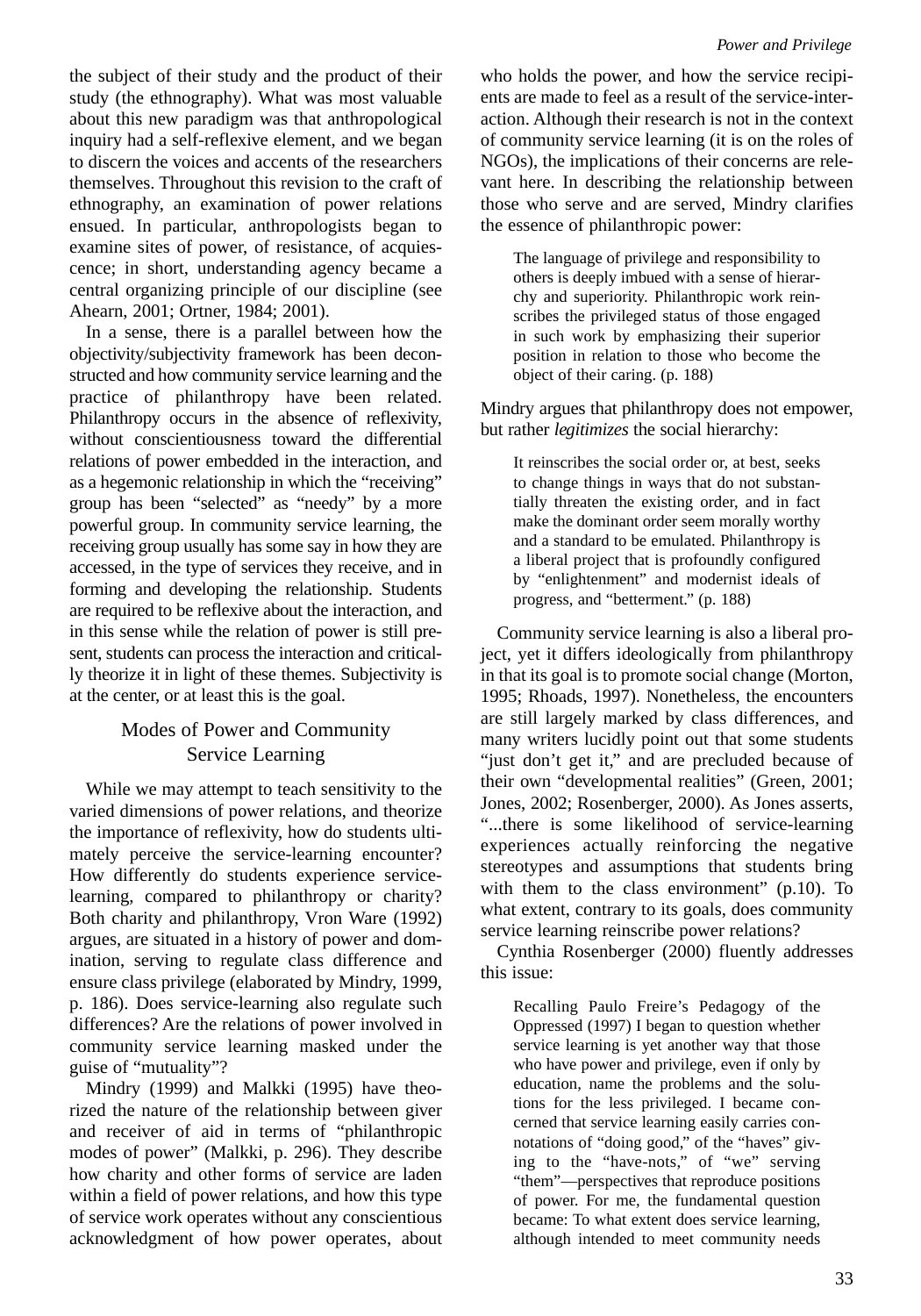and promote active citizenship, sustain the hegemony of the elite and perpetuate the status quo of privilege and oppression created by the economic and educational opportunities of class, race, and gender? (p. 24)

Because community service learning is a tool that brings these issues to the forefront, it can be utilized to deliberately think and theorize about such tensions. Being more self-conscious can begin to help name these power differentials, and in the process of naming them, can begin to teach critical approaches to subjectivity. We can then begin to explore where the axes of potential resistance to hierarchical relationships exist. How can contestation, or modes of resistance, be collaboratively created? Within the social sciences, some have begun to employ "participatory action" research strategies, the core of which shares many similarities with the ideal outcomes of community service learning: collaboration in project design, policyrelevance, sharing in the data collection and analysis procedures, disseminating project outcomes at local levels, de-centering the hierarchical researcher-subject relation. There is clearly a link between participatory action research and the aims of community service learning.

As a newcomer to community service learning, I had some hesitation (based on the above theoretical inclinations) about incorporating experiential learning into the classroom. Below I detail my experience of community service learning in a course titled, "Sociology of the Border" (referring to the U.S.-Mexico borderlands).<sup>1</sup>

# Context: Exploring Subjectivity in the Borderland

Located in the "borderlands" of the U.S.-Mexico region, students attending the University of San Diego are exposed to Mexican migrants on a daily basis. Mexican workers tend the campus gardens, serve students food in the dining halls, empty campus trashcans, and mop academic halls. While driving north within San Diego County and further beyond, Mexican workers hunched over at the waist can be observed in the fields picking berries or tomatoes for our nation's markets. At local restaurants and fast food eateries they work as busboys or in the kitchen. They service many residential communities as gardeners, nannies, and housekeepers. Until recently, aboard the local trolleys, it was not uncommon to witness those who "appear to be 'illegal'" stopped by U.S. Border Patrol and asked for identification. Signs on local freeways alert drivers that migrants may be running across the freeway to evade border patrol. Cars line up to pass the border checkpoints, located 60 miles north of the border. In short, the students on our campus are exposed on a daily basis to what it means to inhabit a "borderland" space. Mexican immigrants form a tremendous part of everyday lives, yet many students have never personally met an "undocumented immigrant." Many students only experience their labor indirectly and rarely have they had the opportunity to interact one-on-one, know of their plight, other than through propaganda such as "SOS" (Save our State, California Proposition 187 that sought to make it illegal for immigrants to utilize public health services and access to public education). A hostile climate exists in San Diego toward Mexican immigrants. Last year in Penasquitos (a suburb of San Diego), three migrants were beaten by White boys; other migrants have been targets of stoning and even shootings.

My class, "The U.S. Mexico Border/Borderlands" sought to teach students about Mexicans' economic and social contributions. The goals of the course were to: understand the evolution of the borderlands and its international-political climate; move beyond an individual-level approach to understanding the phenomenon of migration and examine its historical-structural dimensions; deconstruct "Operation Gatekeeper" (the militarized wall that has been erected between the United States and Mexico); and critically examine the border patrol's actions. More importantly, I wanted students to experience the border culture that is sometimes isolated beyond the university ivory tower. I wanted them to learn that immigrants are not criminals, as the media sometimes portrays them. I wanted them to experience their humanity.

Preparing students for community service learning among Mexican migrants began with a tour of the Tijuana region. We had just learned about Tijuana's "Black Legend," the economic history behind how Tijuana became a notorious touristic destination (Ruiz, 2000), and I wanted to take my students to the sites they would be visiting later for their community service learning assignments. Some of my students had never before been to Tijuana, some had only visited the "party zone" on *Avenida Revolucion*, a couple of my students were born in Tijuana, and about half of my students grew up in the "borderlands" as Chicanas and Chicanos, considered themselves "borderlanders" and claimed to be somewhat more comfortable in the surreal Tijuana space than others. Accompanying us were three experts: the Director of Community Service Learning on our campus, the Assistant Director of the Trans-Border Institute from our campus, and a visiting professor from Texas, who was serving as President of the Association for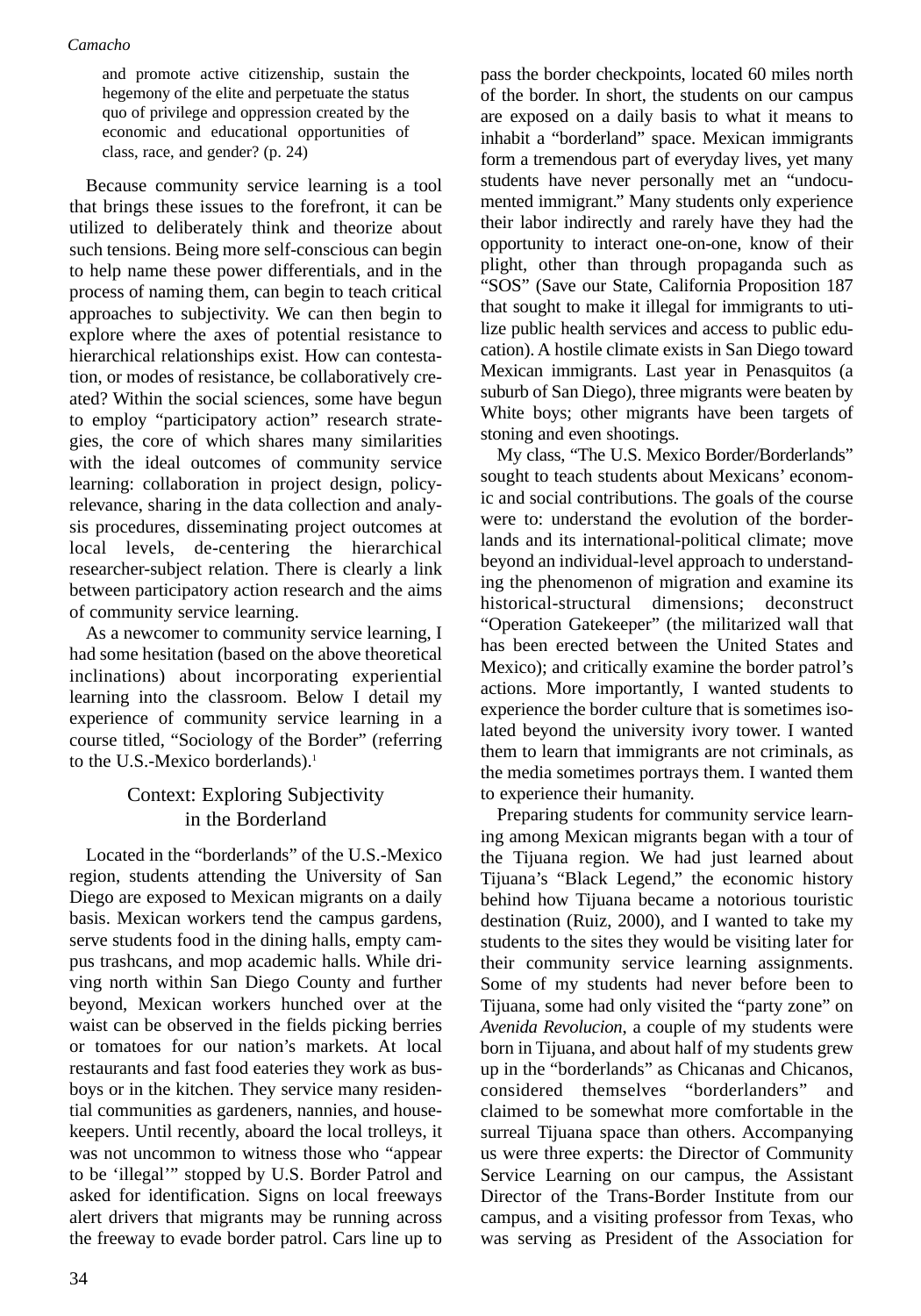Borderland Studies. While the goal was to offer students a preview of the sites, overwhelmingly I felt, as did some students, that we were very much like tourists, elite tourists for that matter, as we sat from high in our chairs on the bus and drove around the city. And so we began our experience of the U.S. Mexico border zone, theorizing "the tourist gaze"(Urry, 1990) and the power relations that have constructed our country's contentious history with our southern neighbor.

Over the course of the semester we read extensively and relied on guest speakers to discuss issues not prominent in the media. One speaker recounted the numerous human rights violations against migrants. Another discussed the negative portrayal of immigrants in the media (as "invaders" in our society). We also watched a video produced by the Border Patrol showing the latest technological advances on how the border is policed to capture those who enter illegally. (We had a tour scheduled with the Border Patrol, but they cancelled it due to "Homeland Security"). These diverse pedagogical approaches sought to expose students to a plurality of perspectives about migration and policing the border. The film, *Natives*, taught students about how local (White) San Diegans construct themselves as "native" to this region, discursively reinscribing Mexican migrants as distinct, foreign and "other," despite their long history in the United States (see also Chavez, 2001).

There were two service-learning components to the class: a group project in which all participated in an event ("Day of the Child") to benefit children of one community in Tijuana; the other, an ongoing project, was scheduled through the Community Service Learning office on campus. Students could choose between visiting three different placements. 1) *Casa del Migrante*, a sort of half-way house for migrants waiting to cross into the United States, where cultural information, temporary lodging, food, clothing, and medical assistance is offered. Students could share a meal with migrants, engage in conversations, assist in distributing food supplies, and learn first-hand knowledge from migrants who had been apprehended attempting to cross the border and planned to do so again. 2) *La Morita*, a community/educational center and clinic that meets medical and educational needs of those who have moved from elsewhere in Mexico to Tijuana, many of whom are on the migratory path to the U.S., or have family members who are. Here students could engage in a range of activities, from brainstorming about possible community projects to actually constructing physical edifices, alongside Mexican workers. 3) *Migrant Outreach*, a service that provides supplies, food, and religious

services to migrants already in the United States. Students traveled to the migrant camps and spent a half-day on Sundays talking with the migrants, teaching them or practicing English language skills, learning or practicing Spanish skills, and providing some items to which migrants might not have access (such as blankets and clothing).

It is important to note that in these contexts, the migrants are not simply passive recipients (even though they are colloquially termed, "*pollos*" or "chickens," because they are subjected to the "*coyotes*," the human smugglers, who can assist or thwart their efforts to cross). Rather, migrants know of, and clearly articulate, the liminal status they inhabit in the United States. These community service learning sites are places where they can safely express their needs and fears. Their "undocumented" status in the United States, however, belies a more complicated position. As I detail below, from the Mexican perspective, migration is viewed as a heroic endeavor (this is especially because remittances from migrants contribute significantly to the Mexican GNP). Thus migrants know they are fulfilling important national and local needs within Mexico, and yet this role is juxtaposed with the discrimination they encounter within the United States. We see, then, that migrants simultaneously occupy varied positions of power and powerlessness.

In designing this class I faced two main challenges. First, I was teaching in a highly-charged political context: the local San Diego population has approved numerous political propositions to have immigrants apprehended, bar them from using public services, and blockade their entrance into the country (Operation Light Up the Border). This challenge manifested itself subtly. For example, one student told me a story of her hometown, Temecula, and her everyday encounters with migrants evading border patrol. Outside of class she told me that one day, as she rode her bike, a migrant's car, involved in a chase with the Border Patrol, crashed into her. She told me that since then she harbored a deep resentment against all migrants, for their recklessness. She painfully recounted this narrative, and I interpreted her to say that even though she could understand the structural/historical context of migrants, this particular individual event tainted her understanding. I wondered about my other students' experiences and how their individual ideas, and perhaps stereotypes, about migrants would play out in my classroom.

A second challenge I was concerned about in designing this course was a sense of resistance that I had encountered in previous courses when teaching about issues of privilege. Most sensitive was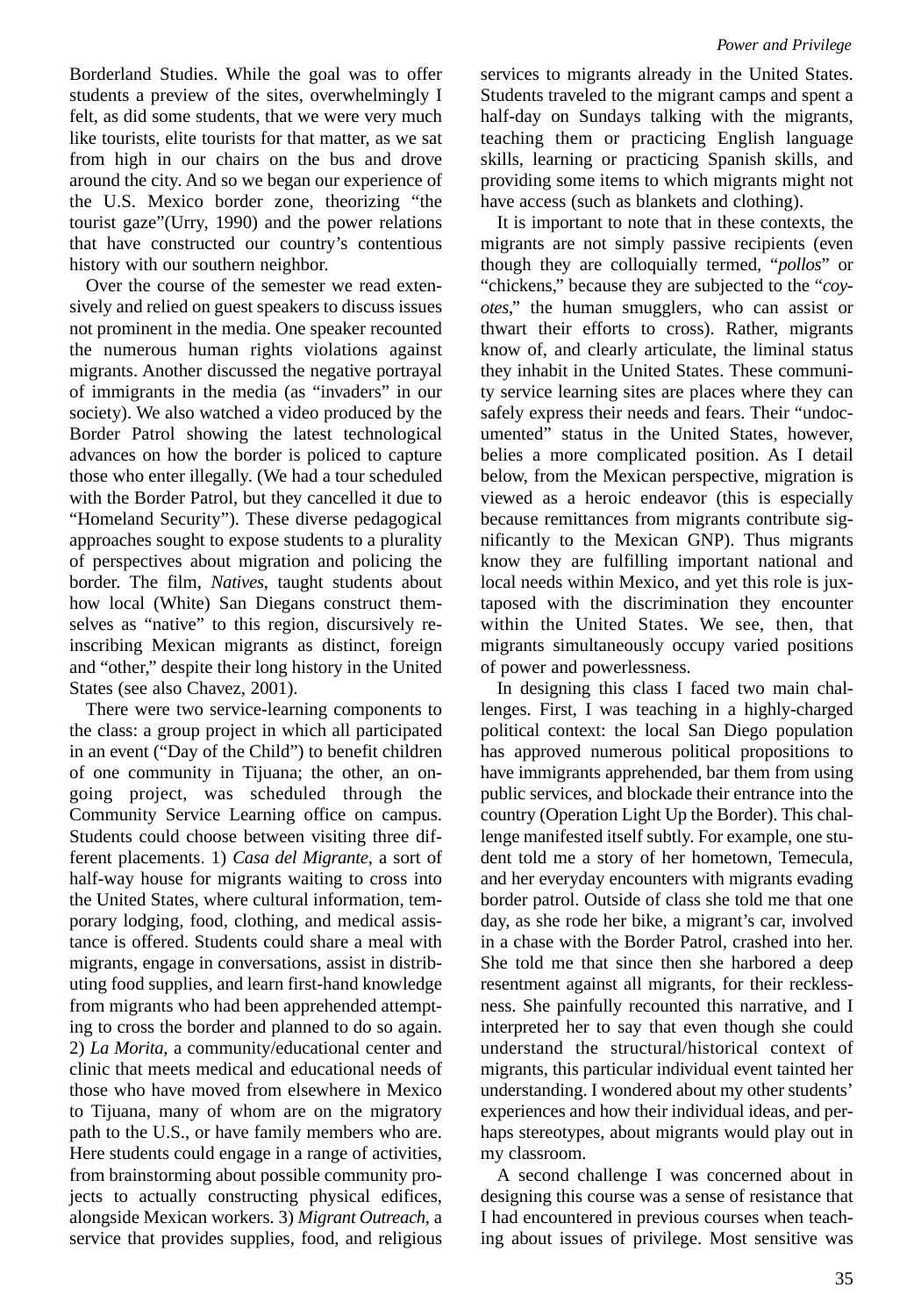the topic of "Whiteness," which I discussed as the silent and normative dimension of racial relations against which all other races are constructed (see Frankenberg, 1997; Giroux, 1997; Lipsitz, 1998; Rasmussen, Nexica, Klinenberg, & Wray, 2001). How could I make service-learning relevant to these students when, at a theoretical level, within the classroom many of them seemed indifferent, even irritated that I teach from the prism of difference? This points to the partial futility in trying to teach didactically about cultural difference alone.<sup>2</sup> If I made community service learning a requirement, how would I manage the various reactions and create a useful pedagogical exercise? How, most importantly, would I be able to have students, through their service, recognize their own subjectivity, reflect on their own relative power, and make some connections to their own identities?

# Methodology

The data presented below are based on an availability sample of 30 students from one class: 25 females and 5 males; 16 Chicanos/Latinos (I include in this group three Mexican bi-nationals who resided in Mexico and commuted to San Diego), 12 white students, and 2 African American students. (Note that the classroom demographics were not representative of the campus.) My sample size of men was too small to account for variation by gender. With regard to national origin, it was glaringly evident that there were marked differences of social class. (For example, one student's bodyguard followed our class around the streets of Tijuana in a Mercedes Benz as we visited the service-learning sites.) Because many undocumented immigrants are from the southern states of Mexico, which have higher indigenous populations, the differences between the Chicanos/Latinos in the class and the migrants were also marked by phenotype and Spanish accents.

I incorporated multiple methods of processing student experiences with migrants. I offered discussions of power relations throughout the class and told students they could incorporate these dimensions into their written ideas. (I also told students I was considering incorporating their ideas and comments into a paper, and asked them to explicitly grant or deny me permission to anonymously include portions of their ideas.) I also required written reflections, with latitude to use prose, poetry, essays, or journal entries.

The analysis is inductive (it begins with data rather than theory) and it engages "exploratory" questions (not seeking explanations, rather, searching for the relevant questions in terms of power, privilege, and community service learning). My

aim was not to make generalizable conclusions, but rather to begin to determine the departure points from which to theorize community service learning and issues of inequality.

The analysis presented below is drawn from transcriptions of oral discussions, debriefing sessions, and categorization of 45 pieces of textual products that I was granted permission to include in this article. Utilizing content analysis (Weber, 1990) to review them, I created three categories based on use of language, content of narratives presented, and depth of reflection. Theme one, "Constructing Self and Other," included text that suggested either a judgmental stance toward migrants, or a monolithic treatment of difference. Theme two, "Foreignness" included narratives that suggested student awkwardness among migrants. Narratives raising issues such as, "I felt like the minority" or "They were judging me," were included in this category. The third theme, "Examining Subjectivities," included texts discussing privilege or theorizing about one's own identity relationally. The classification process was subjective and I do not attempt to make generalizaable conclusions based on what is presented here. The effort should be read only as a preliminary exploration of student responses to raise questions, not as an attempt to draw conclusions.

# An Exploration of Identities: Data Analysis

Before launching into the findings within the three theme categories, it is important to note that the themes are imperfect - some students' analysis reflected overlapping categories or documented change in perceptions over time. In these few cases, a multiplicity of sentiments were expressed, illustrating how student experiences in their service-learning can shift. In the example below, a student's poem illustrates her varied reactions. Her poem is a useful conversational tool to begin discussing issues of power and reflexivity.

You are sent as a hero he prays to be saved you wish your task were over he dreams, like you, he had it made

he feels like an example you feel like an observer he tells you of his struggle you tell him you're the intruder

you share your sadness for him he shares he doesn't want your pity you want to take back those words he wants to go back to your city

he gives you strength and hope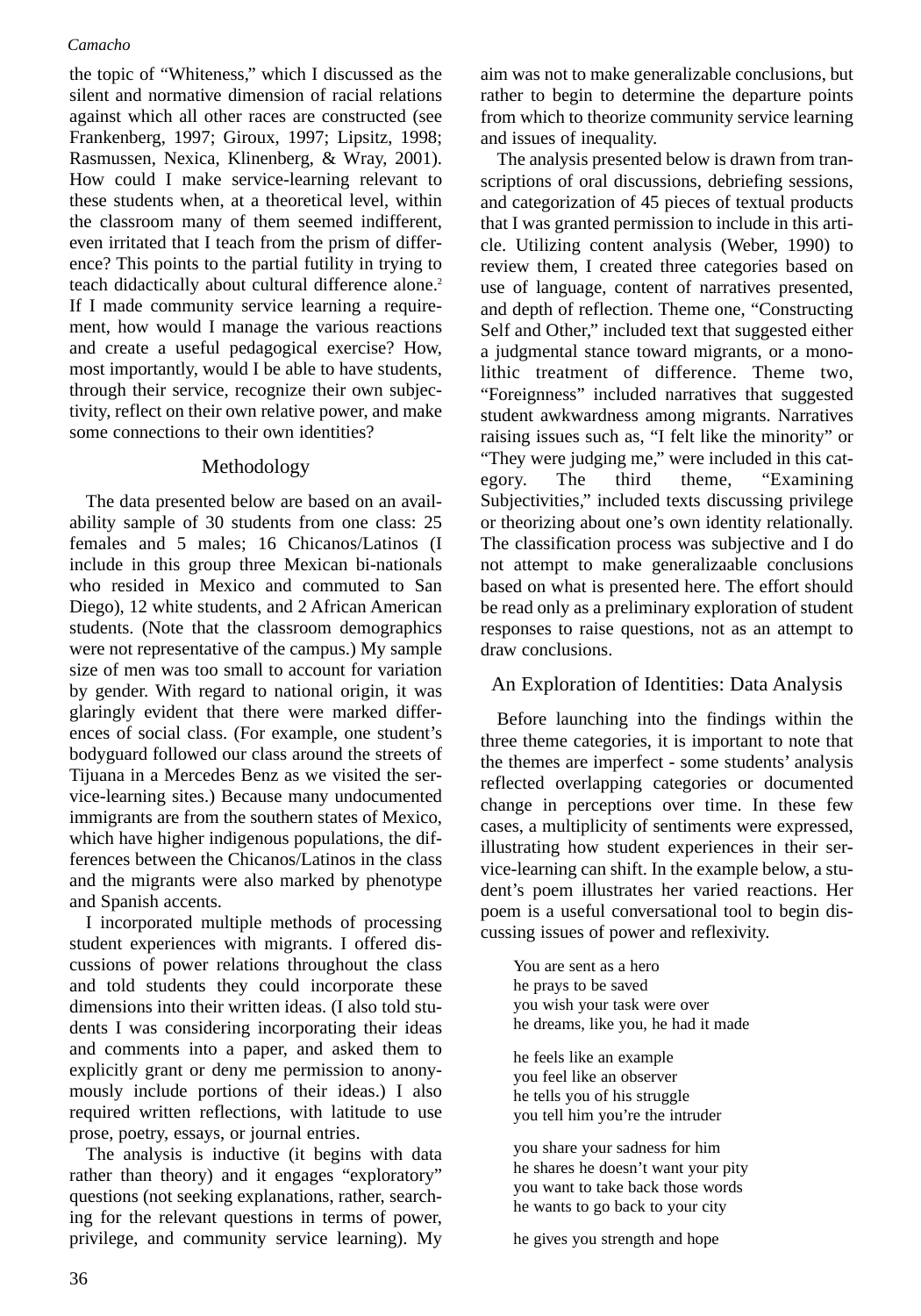you feel your heart bleed he is the one who saved you you were the one in need

you complete your duty he survives his day you go back to your reality he can't from his life stray

In this poem the student describes herself as a "hero," "observer," and "intruder," illustrating a tension between multiple roles she experienced. She recognizes that the migrant reached her (he gave her "strength and hope"), and alludes to a sense of reciprocity. At the end of the poem, she returns home. In a subtle way she concludes her poem with the reality that after this encounter she returns to her literal home, her safe refuge, which of course the migrant does not have. I appreciate this poem for its raw honesty, for artistically attempting to multidimensionally convey what the student has experienced.

Throughout the course my challenge was to let my students stand on new ground, both literal and metaphoric, and then aid them in getting used to how the ground shifts as they reflect on their own subjectivity. During in-class reflections, Chicanas dealt openly with identity differences—describing, for example, how they shared common tastes and sometimes language with the Mexicans in Tijuana—yet experienced them as a different social group (they crossed a "social border" (Hayes & Cuban,  $1997$ ).<sup>3</sup> The social class differences between them were a topic of conversation. We discussed how it is that once migrants have adjusted to life in the United States, it becomes very difficult to return to Mexico as the same individual. One student had parents who had worked as migrants in the fields as day laborers. She shared her personal experience of how her parents had a difficult time leaving everything behind in Mexico to seek a better life in the United States. Her service was at Migrant Outreach, where they teach basic English and serve food. She wrote,

At first I found this task very difficult and depressing. How is it that I can just walk off, and not let it bother me that I am going home to have a roof over my head and a warm meal whenever I want to cook? As I continued to attend, I felt more frustrated because I wanted to make a difference. The way I do this is through communicating with the migrants. I learned that sometimes they just need someone to listen to them, to their stories, their troubles. Sometimes these men are starving for attention and need someone to let out their frustrations, anger, and loneliness. They just need someone to listen, not judge them, and just try to understand.

It occurred to me that the human contact these migrants had with students, most of whom were women, fulfilled a valuable need. In the broader context of San Diego County, these men are often targets of animosity and degradation. One migrant, for example, complained that he felt discriminated against when he went into the supermarket, because his "clothes were filthy" and he "did not smell like perfume." Meeting with the female students provided a unique social opportunity. Most migrants who live in migrant camps are young men and their interactions with other young women are limited.

The migrants inhabit a liminal social position. In the United States, they are social outcasts. Yet this position belies the "mystique of migration" and the lauded *machismo* that surrounds the migration process from a Mexican perspective. The President of Mexico, Vincente Fox, for example, recently declared Mexican migrants to the United States as national heroes. In Mexico there is ample folklore and a cultural aura (particularly conveyed through popular music) that exalts the migratory process. Migrants to the United States are viewed as "risktakers." Young men, in particular, who migrate are lauded for their heroism, fearlessness, and bravado. They embody the sense of Mexican masculinity in their unabashed quest to earn money and improve their social status by traveling the sometimes perilous route across the border.

I realized that even though my students might not be interested in dating the migrants, the migrants probably appreciate young attractive women spending their Sunday afternoons chatting with and listening to them.<sup>4</sup> It is possible, even, that my students could be satisfying an intimate psychological need. The only contact many of these migrants have with single women is with prostitutes that visit the migrant camps (personal communication with Migrant Outreach Director, 2003). I chose not to directly theorize this dimension with my students, because I did not want to confound their experience with such speculation. It is clear, however, that multiple layers of power relations complicate service-learning interactions. We also see that dimensions of gender and sexuality can be intimately embedded within the social relations of community service learning.

Below I give examples of the three themes I found among my student's written work. Through the service-learning opportunities, some students, in the process of discussing their own relative identities, discursively reified the migrants, inadvertently constructing them as objects of their gazes (theme one). Others described a feeling of "foreign-ness" (a sense of displacement or momentary loss of identity), expressed as feelings of being the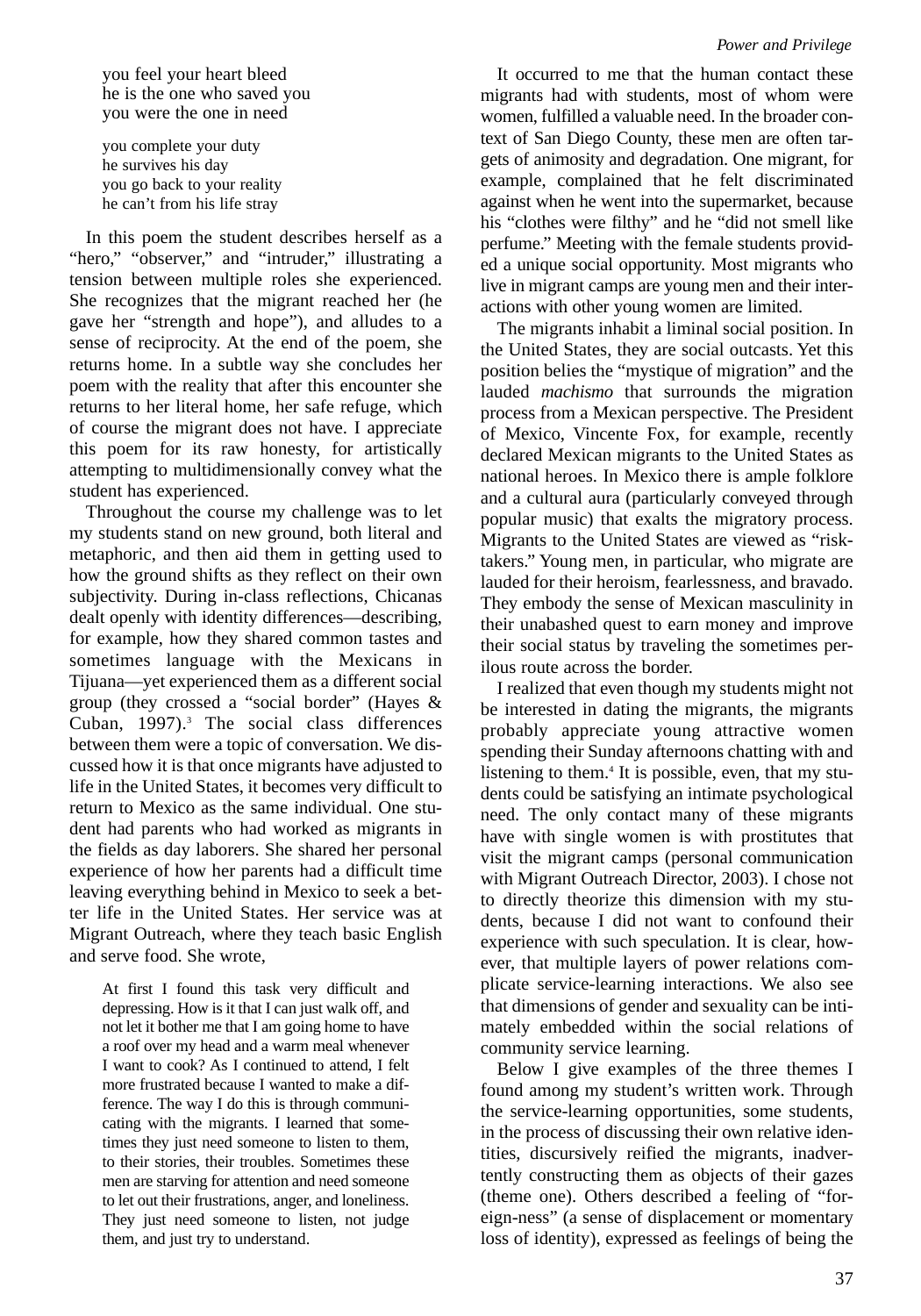"other" or "like a minority" (theme two). Yet others considered their relative power, openly theorized differences, and attempted to critically examine dimensions of privilege (theme three).

# *Theme One: Constructing Self and Other*

One student wrote, "I felt like I was back at home in East Los Angeles with so many people of color; they even sold jalapenos at McDonald's." She wrote that she felt she could relate to the migrants because her mother had crossed illegally when she was 19 years old, but that "my family is now established in the US and they live comfortably, even though only 10 years ago her mother would become fearful at the sight of the border patrol's green van." But the student also said she felt like a tourist, as if people were staring at her because she was with the group of college students.

As we were walking we saw a stand with meat, and the people were just fanning the flies away with a piece of paper. Right away I heard some students saying, "That's not healthy," and "I don't believe that," and "that is gross." Even I was thinking these things, because I go to the supermarket where the meat is packed up nicely, but for them [the Mexicans], all they have is this marketplace.

Here we see a moralizing discourse, the student establishes herself as different than the Mexicans on the basis of hygiene, a powerful mechanism for indicating social differentiation. In the process, this student has discursively defined her identity, establishing herself as both similar to, and yet socially distinct from, those she is serving.

The second example illustrates a student romanticization of the migrant with whom she interacts:

I went outside and began talking to one of the migrants who was waiting to go inside. I think I asked him if I could take a picture of him and he was asking me about my photography class and we got to talking a little. While I was taking some pictures of him there were three men sitting on the sidewalk a bit further back. They all made sure that they had their heads turned or somehow did not have their faces in the picture. When I was looking at the pictures later I was thinking about how noble he looked. He was a *campesino* (peasant) from Guerrero and had a job waiting in Pennsylvania picking strawberries. He was going so that he could make money to send home so that his children could continue their schooling. He was really proud that he had come all this way and was trying to go to work for his family. Because he viewed his journey in this manner I feel that is why he was so confident, sincere, and noble in the pictures (as well as in his character in general.) He did not feel like a criminal, like he was from an inferior society, running away from difficulties, or anything else along these lines. What he was doing was something respectful, something to be proud of, and nothing to be ashamed of; he was going somewhere to work hard so that he could better provide for his family's needs. I really hope it works out for him on one hand and that he is able to end up where he wants, but I also hope that he does not end up getting his visa and stays in Guerrero with his family. I feel this way because of the hardship that he is going to face if he tries to come to the US again. It makes me so sad and angry that he will be treated in such a manner that is so wrong once he is in the US.

Here we witness an interesting dimension to the interpersonal dynamic between the student and migrant. She describes him as a "*campesino* from Guerrero" and a "strawberry worker," and elaborates his identity in terms of his familial role (father and provider). She finds it important to note he does not seem "criminal-like" nor "inferior," nor an escapee from social ails (here we see some of her preconceptions of migrants). Together with the other qualitative indicators, her depiction of him as "proud," "sincere," and "noble" summarizes him as the quintessential "noble savage." This is one of the tensions in anthropology: how can we describe our subjects and not essentialize or reify them? How can we convey these dimensions of subtlety to undergraduates in just one course?

## *Theme Two: Feelings of "Foreign-ness"*

Some students defined their experiences in terms of the awkwardness they felt, stating they felt like the "Other." One student expressed feelings of momentary social isolation:

When we were all sitting together and we were trying to teach them English I realized how hard it was for both of us to be there. For me as an American citizen, I felt like a spoiled brat and I felt like a complete outsider. I was the minority. I was the rich USD student and they were the poor migrants, lucky enough to have survived the trip across the border. It made me think of all that I have, how lucky I am to live here with all the opportunities that I have. But it made me sad to think that just because these men live on the other side of a line, they could not have the same opportunities. It was very awkward; at the same time it was a great experience. It really helped the information that we have learned come alive. I actually saw the altar that is in the book *Shadowed Lives*. I heard the stories of the men and where they were coming from and whom they had left behind. It was truly touching.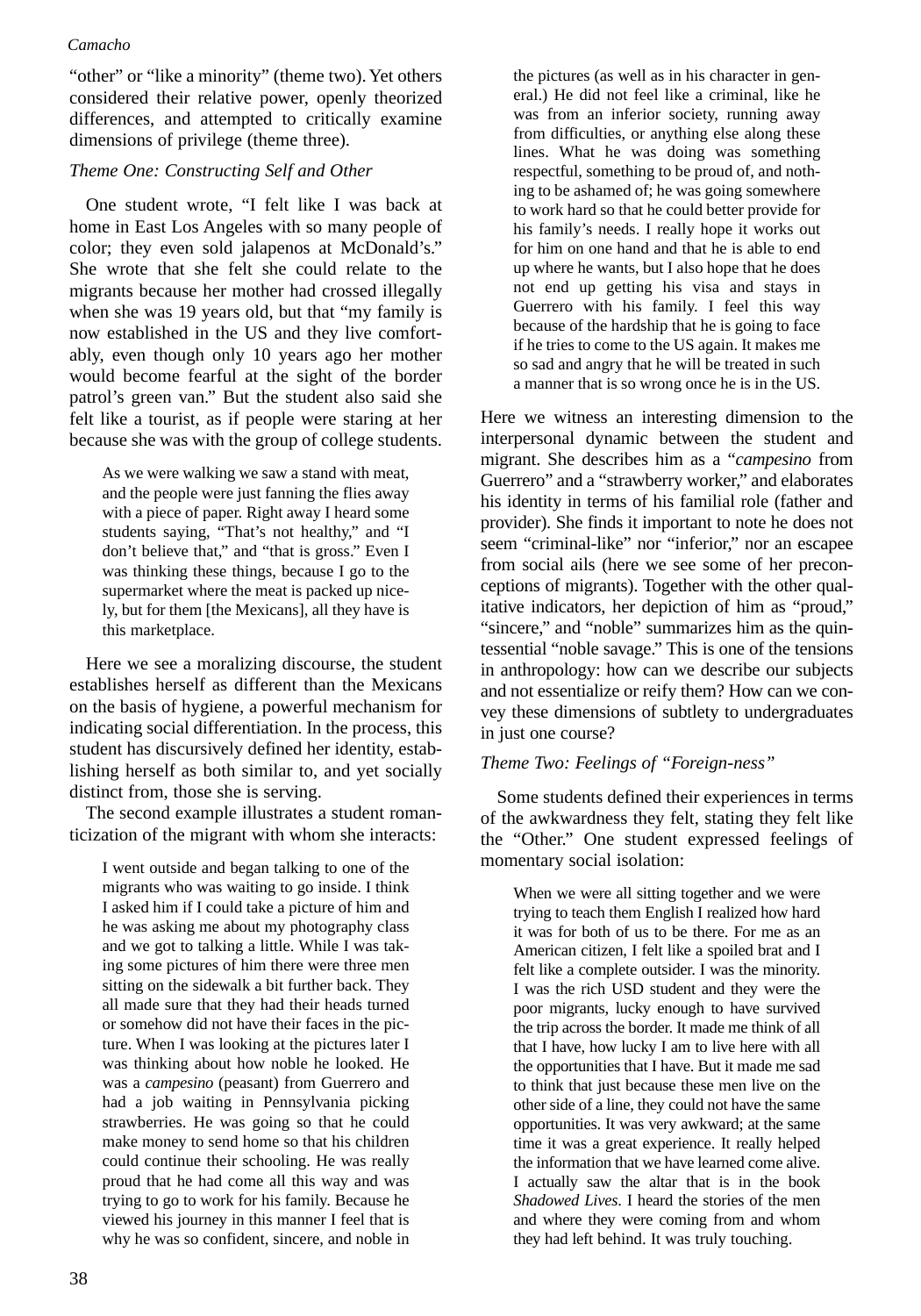This reflection comes from a White student who early in the class established herself as "very patriotic" and somewhat uncomfortable with the migrant-centered perspective from which I taught the class. I empathize with her sense of selfdescribed "awkwardness" in the migrant camp context. The sense she experienced is similar to the one most ethnographers experience in a new context. This feeling of being a "stranger," in a sense glimpsing what it may feel like to be the Other, is a useful one. Inhabiting this space of discomfort, I would argue, is a critical component to understand the migrants' plight. It is truly a painful space to occupy, for it is precisely at a moment when a student is not in her safe, secure space, that she can begin to feel what it is like to cross a border (see also Skilton-Sylvester & Erwin, 2000).

# *Theme Three: Examining Subjectivities*

While some students found the literal and metaphoric border crossings to be somewhat unsettling, because they had never experienced a marked sense of Otherness, other students delved into the experience, using it as a basis for self-examination. One student, for example, a White male, achieved remarkable analytical depth in his narrative. He theorizes his own identity in light of his meeting with the migrant:

When I take this into Tijuana and sit down to dinner with a migrant who will be crossing the border illegally in a matter of days, I am very aware of my own circumstances. Here I am, a 22 year-old man who has everything the 26 year-old man in front of me wants. The difference between us is a matter of appearances and location of birth. Those two things have determined in many ways what the rest of our lives have been like, and will continue to be. As we talk about ex-girlfriends and his kids, and eventually the act of crossing the border, I continue to be haunted by my privilege and power. I noticed that he would seldom look me in the eye, that he was more than willing to speak English instead of Spanish. I felt a sense of power and belonging even though I was in his country. I actually felt that I had a right to be there because of my material wealth, and of course, my Whiteness, even as we talked about his fight against a country that believes he does not have the right to come in; my country, the U.S. ... The man I ate dinner with may be in the US working illegally at his old construction job, or he may have been caught crossing and sent back to Tijuana. Wherever he is, I know that because I am a citizen of the US, and he a citizen of Mexico, I will always have opportunities that he doesn't. This will always create an environment where I have more power if I so choose, because I do not need him or his country, but he would risk his life to enter mine. It is thus my responsibility to be aware of the power I bring to the relationship, and do what I can to acknowledge we are still equals.

By acknowledging his difference and naming his own dimension of privilege (his Whiteness and social class position), he conveys sensibility to axes of power, rare to find in an undergraduate student. Another student shared the following story:

Serving meals at *Casa Migrante*, I made eye contact and exchanged "*Buenos Dias*" with the people in line. I found it odd at first that not everyone thanked us, or said anything when they received their meal. Some scowled and were quick to take their food. I thought about this for a while and then tried to put myself in their place, waiting in line for hours for their small lunch. I realized that this was as much their food as it was mine; I was just the one behind the counter on the serving side rather than in line on the receiving side. Why should they have to thank me? I almost feel guilty now thinking that they should have.

Sometimes the service interaction does not produce "good feelings" as in the above example. The student had spent her Saturday afternoon waiting to serve the migrants and she felt they were ungrateful for their food. The awkwardness of the encounter, however, enabled her to glimpse migrants' perceptions of the interaction. Through this exchange we see that the student reflected on her role, feeling somewhat powerless, guilty, and embarrassed that the exchange did not produce the anticipated effect. She began to understand how humbling it might be to be a migrant. Perhaps she was also made aware of how humiliating it can be to experience the waiting: waiting to receive, imagining what it feels like to be the object of a more powerful gaze.

# Discussion: Constructing and Deconstructing Borders

As a teacher and scholar of border studies, I construct how my students think about and relate to Mexico. Am I also complicitous in constructing the border? Does service-learning reinscribe the border, or help break it down?

The physical border, as a material space between the United States and Mexico, exists. Its shape is a militarized wall, manned with the latest technology and it is made real by the migrants who are determined to cross. They risk their lives crossing where the border is most porous. Yet, the U.S.-Mexico border is also a social construction. Peter Andreas (2000), in *Border Games: Policing the U.S.-Mexico*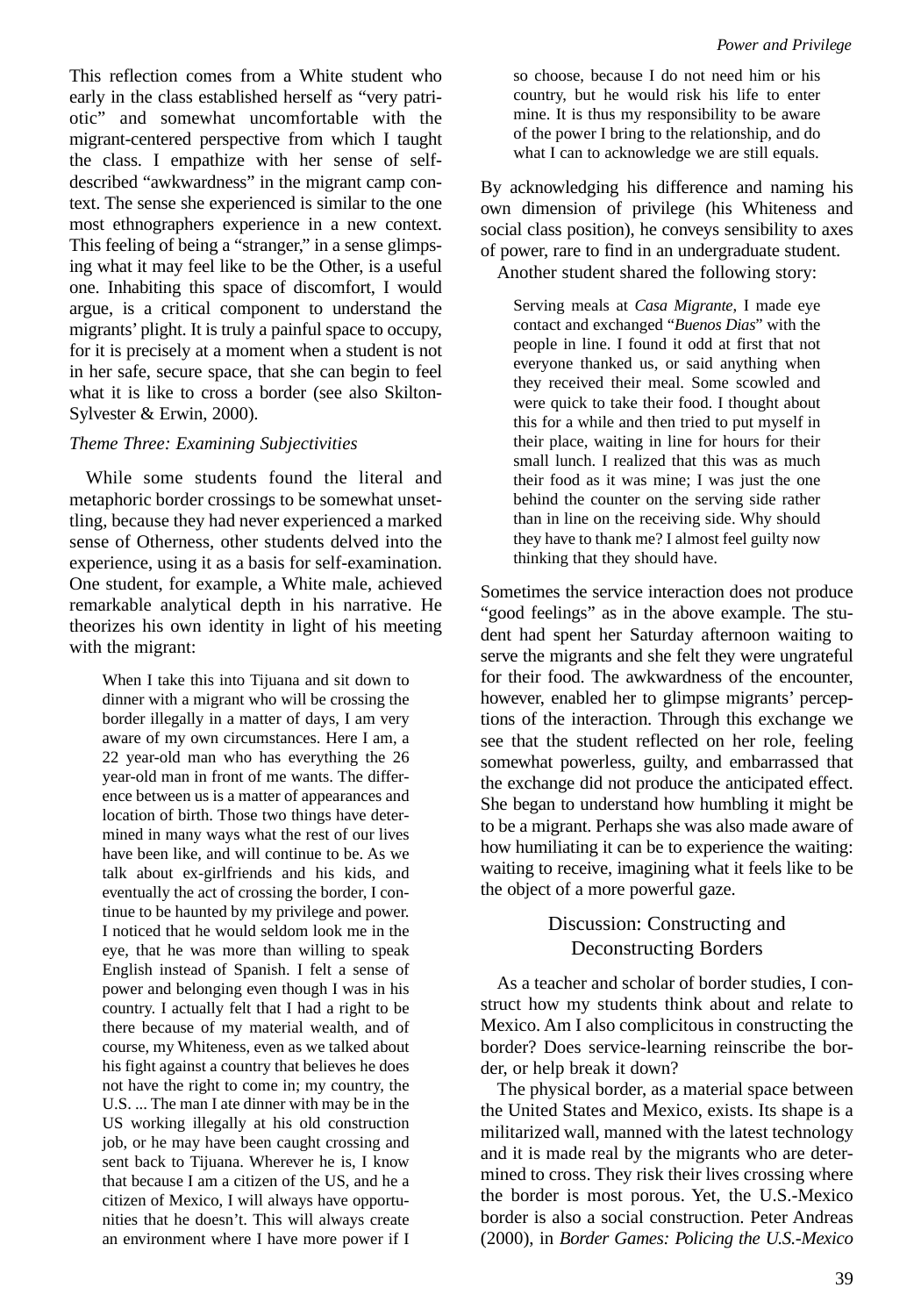*Divide*, argues that the militarized border zone (Dunn, 1996) is a political façade—one that serves the intentions of politicians who have a vested interest in maintaining an image of a peaceful and orderly border. While thousands of migrants are apprehended every month, the employers of the migrants who create the demand for illegal labor are ignored. They are not monitored or "raided" by the Border Patrol, as they once were. The spotlight is on the permeation of the physical border itself. Institutions such as agribusiness, who perpetuate the need for migrant labor, are not the targets of political intervention.

In my class students learn that the border is actually very porous; though the United States may construct a reinforced wall, migrants continue to cross. This is not only in response to the demand for their labor, but also due to a long history in which bi-national social networks have been formed. Many Mexican families live a "transnational" existence. Crossing the border is also part of Mexico's national identity.

In speaking and interacting with migrants, students recognize the human face of migration and begin to understand how laws and policies affect real peoples' lives. For example, now that migrants cross the border through Arizona and California deserts, a deplorable number of migrants die of dehydration. Students encountered migrants who cross the borderlands by foot, gallon-size bottles of water in hand. In Tijuana, students witnessed the wooden crosses nailed upon the Mexican side of the barrier, a physical reminder of, and memorial to, the thousands of migrants who have died attempting to cross.

In thinking about my complicity in constructing the border, I am aware that the community service learning experience may reinforce negative stereotypes of migrants. Many living in the migrant camps on the undeveloped hills of San Diego, for example, have no running water or basic amenities. In exposing the "periphery" that the migrants occupy, however, I find that at least I have begun to sow the seeds of conscientiousness within my students. I see my own role as one that involves developing a vigilance of the injustices toward migrants. Even though I have been accused of "bias" for not presenting the perspectives of so-called "nativist" (anti-immigrant) groups, I accept the label. It is my only strategy to resist reinscribing the border as it has been constructed.

# Conclusion

A distinguished law professor asked me recently about the legality of having students interact with "illegal" migrants; what problems might this cause? To me, migrant humanity supercedes the issue of legality. Such a biased predisposition is perhaps at odds with my discipline's history of positivism and attempted "objectivity." Nonetheless, I can either be constrained by this realization or embrace it. Most practitioners of critical, participatory action research acknowledge that such approaches are only slowly approximating the mainstream. Meanwhile, I am honest about my convictions, and allow my students to ponder these issues as well. There is also a fine line in terms of how this position is conveyed to students. On the one hand, I want to caution them about self-righteous illusions about the larger value of their contributions. At the very least, I want to restrain the tendency to view migrants with pity, as victims, and without agency. On the other, I am hopeful that they at least will begin to imagine collaborative strategies of resistance. The tenets of participatory action research are relevant here. As Jim Thomas (1993) suggests,

Conventional ethnographers study culture for the purpose of describing it; critical ethnographers do so to change it. Conventional ethnographers recognize the impossibility, even undesirability, of research free of normative and other biases, but believe that these biases are to be repressed. Critical ethnographers instead celebrate their normative and political position as a means of invoking social consciousness and societal change. (cited in Calderón, 2004, p. 90)

Though we cannot predict whether community service learning will perpetuate power differences, we can take steps to make students aware of this danger. A realization of power differentials is clearly an important step in beginning to dismantle the hierarchy of social relations between server and served. The trajectory begins with faculty members who, as role models, highlight their collaborative efforts with local communities. In the classroom, faculty must carry over this "collaborativist perspective" to their own students. This means acknowledging our own limitations and biases and speaking openly about issues of Whiteness and other dimensions of privilege. Ira Shor (1996) argues, "power-sharing [in the classroom] repositions students from being cultural exiles to becoming cultural constituents, from being unconsulted curriculum receivers to becoming collaborative curriculum-makers" (p. 200, cited in Ochoa & Ochoa, 2004). The writing and sharing of personal narratives can be one departure point to examine such dimensions of subjectivity. Storytelling, or "counter-stories" (stories that center dimensions of privilege) are tools that can be used by students to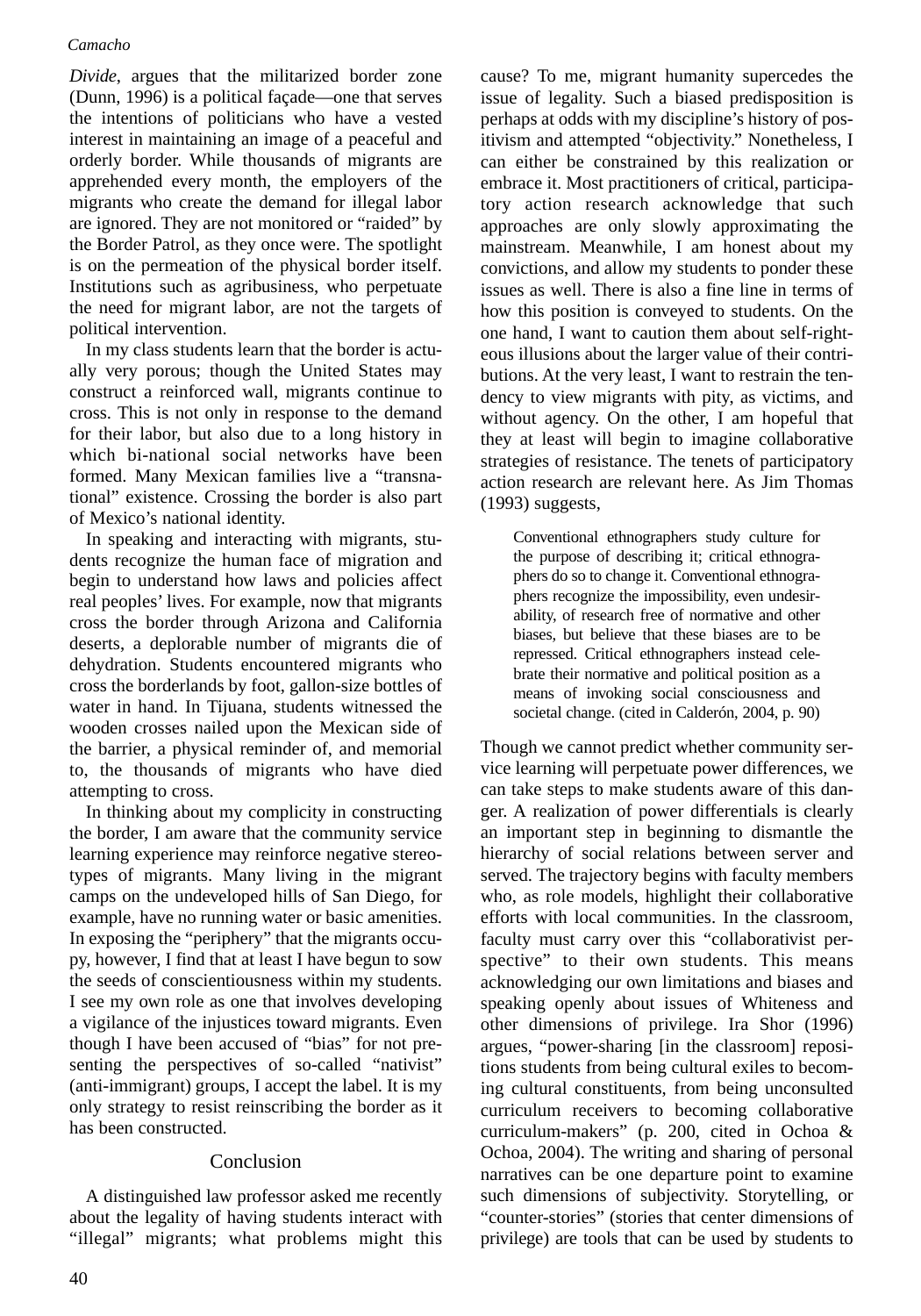"unpack" their experiences with service-learning. Daniel Solórzano and Tara Yosso (2002) highlight the transformative potential of stories.

We believe counter-stories serve at least four functions as follows: (a) They can build community among those at the margins of society by putting a human and familiar face to educational theory and practice, (b) they can challenge the perceived wisdom of those at society's center by providing a context to understand and transform established belief systems, (c) they can open new windows into the reality of those at the margins of society by showing possibilities beyond the ones they live and demonstrating that they are not alone in their position, and (d) they can teach others that by combining elements from both the story and the current reality, one can construct another world that is richer than either the story or the reality alone. (p. 36)

I have argued for a *sustained* service-learning interaction, one that differs from "drop in" or singleepisode encounters with the community. Many students feel inadequate, uncomfortable, or out of place in the community service learning context. They need a sustained experience, with conscientious reflection, to be able to move beyond the "tourist gaze," to embrace collectivist efforts, and begin to have a lived experience of learning.

#### **Notes**

A version of this paper, titled, "From Tourism to Social Justice" was presented at the Western Regional Campus Compact Conference, March 2004. The author would like to gratefully acknowledge the assistance of Ellaine Elliot, director of Community Service Learning at the University of San Diego (USD), Dr. Judith Liu, director of Faculty and Curriculum Development, and the TransBorder Institute at USD, for their support in making the course possible, and the Ethnic Studies Faculty Forum (especially Dr. Alberto Pulido) at USD for reading a draft and listening to my ideas. I would also like to acknowledge the support of my students and the community sites for allowing me to make some mistakes as I engaged in my first community service learning course. Finally, I would also like to thank the editors and anonymous reviewers for their insightful comments and questions.

<sup>1</sup> The community service learning component was created through the institutional efforts of the on-campus Community Service Learning Office at the University of San Diego, recently recognized as one of the nation's leading service-learning institutions by Campus Compact (USD was named one of 100 campuses to be nominated for Princeton Review's "Colleges with a Conscience"). The Community Service Learning office hosts "Faculty Curriculum Development Workshops"

and invites professors to experiment with service-learning in their courses, offering practical support for infusing community service learning projects into existing and new courses. Their approach is rooted in grassroots efforts to establish liaisons between the University and the surrounding communities. (Most recently the office helped develop and sponsor a course titled, "Community, Consensus and Organizing," in which community leaders are brought in as co-teachers.) In short, the Community Service Learning office at USD offers tremendously valuable support in establishing, maintaining, and coordinating service-learning opportunities.

<sup>2</sup> I would like to thank Arthur Keene for pointing this out to me.

<sup>3</sup> I mistakenly thought that the Chicano and Latino students would have an easier time adjusting to the community service learning experience, perhaps because I knew many of them personally and knew some had immigrant parents. It is important to note, however, that students who identify ethnically with members of their presumed ethnic group will not necessarily have a better understanding of the discrimination experienced by members of that group. This is because social classes, places of origin, and particular "stand points" affect the interactions. One cannot assume that even similarities in phenotype or cultural background will allow for the creation of social bonds, or even minimize distrust (see Twine and Warren 2000). Some of my students came from working class backgrounds and had been exposed to racism and discrimination (one student had even been stopped by a border patrol agent on the way to school). I do not have enough information to determine whether Chicano and Latino students expressed greater affinity with the migrants at the community service learning sites than the other students. In the context of the classroom, however, many Chicano and Latino students expressed greater empathy toward migrants and vocalized these opinions with much less hesitation, in some cases defending migrants when other classmates asserted that they were "breaking the law" by entering the U.S. without documentation.

<sup>4</sup> One Chicana wrote, "After dinner I began to speak to Carlos, an elderly man that appeared to be in his 60s, he greeted me by asking me if I knew when the social worker would get there. I told him I did not know. We then began to converse and he asked me what I thought about the feminist movement and how often I read the bible. It was then that I realized that I was being lectured by this man and questioned about my beliefs. As he spoke I could feel that he thought his viewpoint had more validity than mine. In contrast to the other men that had told me their stories and shared their personal experiences with me, this man thought I should be learning from him." This example illustrates two things. First, the experience shifted the domain of power—the student did not expect "to be lectured." She later told the class that the conversation unnerved her because she did not expect to have a philosophical discussion with a migrant worker. Second, it illustrates how various domains of identity (age, gender, and social class) converge in the service-